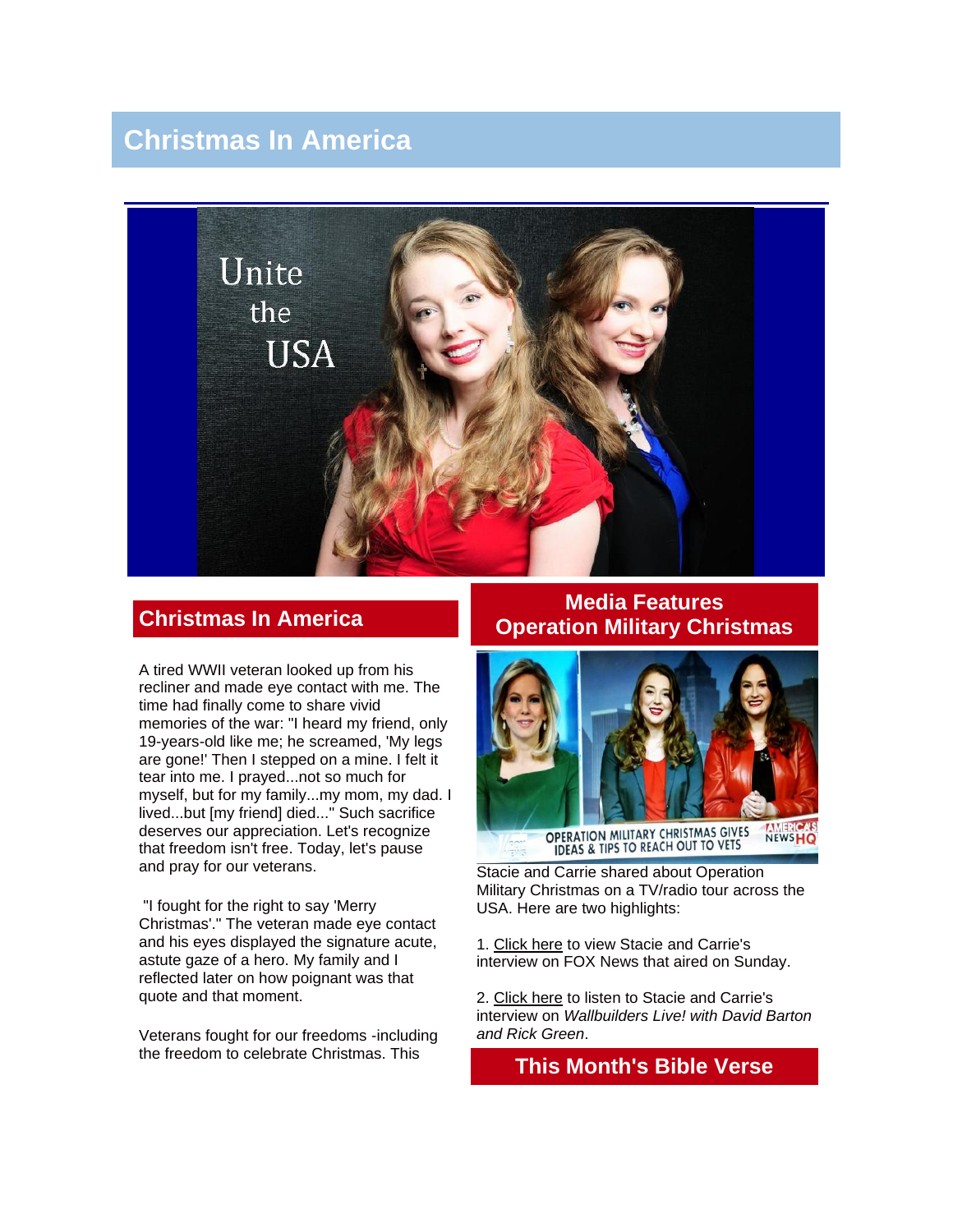veteran vividly reminded us of that fact. Powerful.

Take a moment. Picture Christmas. Food covers red and green themed tables, which are surrounded by talkative and laughing loved ones. Faith, hope, and love saturate songs in the background. Aromas of cinnamon and savory meats fill the air. Bliss.

But what about Christmas for veterans, their families, and the troops? Well, it's not always such a pretty picture. And that's putting it mildly.

Today, WWII, Korean, and Vietnam veterans fill nursing homes and hospitals. Many simply don't have families in their area. Some have families who forsook them because of warrelated and military-related heartaches. Regardless of why, many veterans experience loneliness and post-traumatic stress related challenges that few can truly understand.

But the good news? You can make a difference to help make Christmas better for our nation's heroes! Even now you can do something.

No veteran's room should be bare. For incentive, take some time to think about what they gave for you: For many, violence took away their previous innocence. Many saw their friends blown up in front of them. That does something to a human being.

They sacrificed their home lives. They spent (and still spend) many holidays alone so that you can have the freedom to gather with your loved ones.

Ready to do something for them now? Good! We have some suggestions:

- Call your loved ones who served.
- Offer to Skype with them or help them Skype with their loved ones.
- E-mail a nursing home in your area and ask the activity director to read



"For to us a child is born, to us a son is given; and the government shall be upon his shoulder, and his name shall be called Wonderful Counselor, Mighty God, Everlasting Father, Prince of Peace. Of the increase of his government and of peace there will be no end, on the throne of David and over his kingdom, to establish it and to uphold it with justice and with righteousness from this time forth and forevermore. The zeal of the LORD of hosts will do this." **(Isaiah 9:6-7)**

## **A Christmas Message from Ruth Graham**



Ruth Bell Graham Reads the Christmas Story (1953)

### **Featured Quote**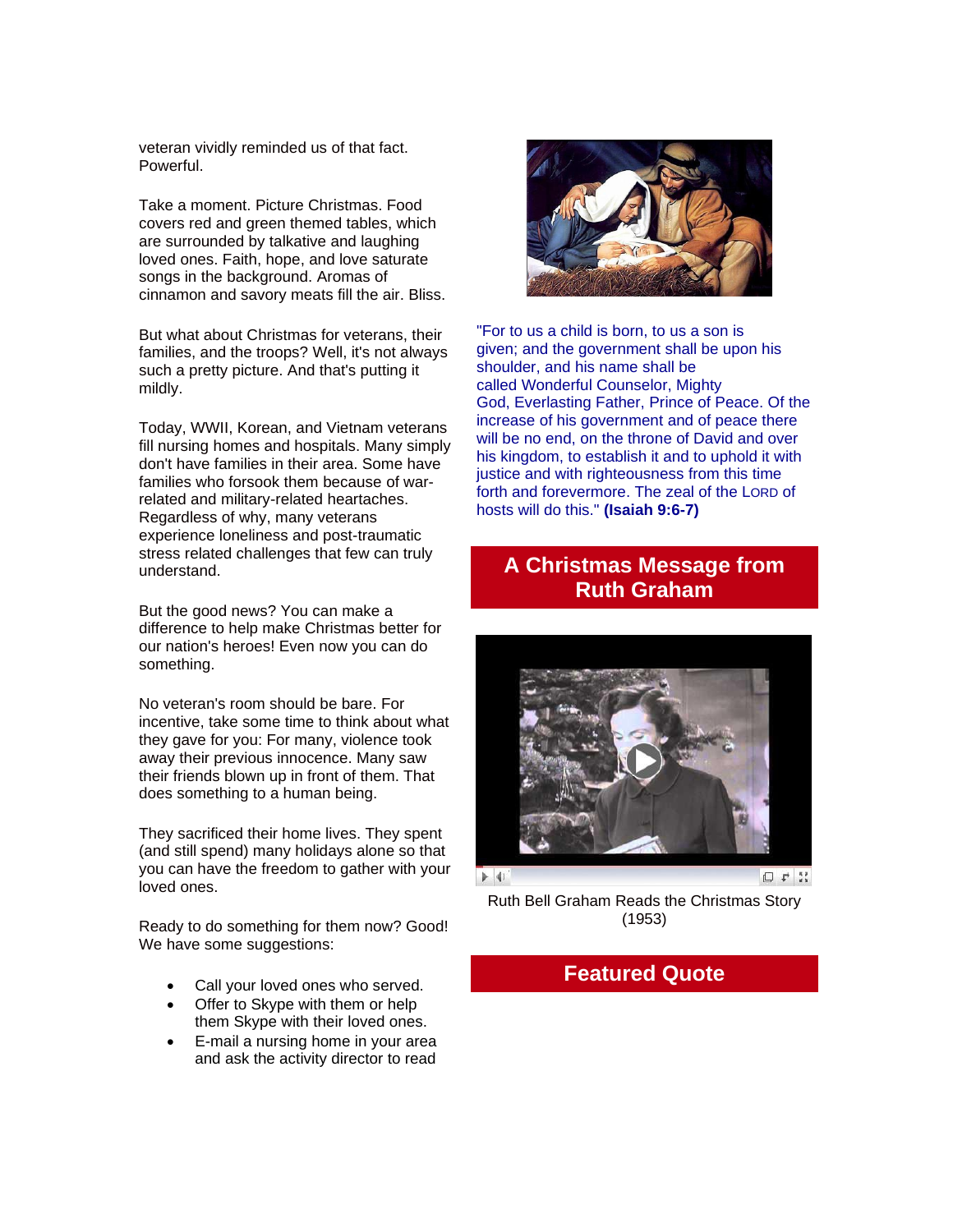out loud your e-mail to veterans in the nursing home.

- Have your children draw colorful scenes to express love and appreciation.
- Order a pizza and have it sent to the veteran, if possible.

The main thing is to do something. And that little something will be so much better than nothing, and it just could mean everything to a veteran.

Jesus, the ultimate freedom-Giver, laid down His life for us to be set free from the tyranny of sin and death. He said, "Greater love has no one than this, that someone lay down his life for his friends" (John 15:13, ESV). Our nation's heroes were willing to lay down their lives for us. The least we can do is to lay aside some time and resources to make them feel loved and appreciated.

Near Christmas, let us all share with veterans the truth about Jesus and the love of Jesus through actions and words.

#### **Sharing about Jesus and His Love with a Veteran:**

Freedom from sin and death wasn't free either: Jesus paid the price for you and me. Yes, Jesus died for us to be set free from sin. But, in order to trade our sin for a Heavenly win, we must come to the Giver of true life: Jesus Christ. "Just as the Son of Man came not to be waited on but to serve, and to give His life as a ransom for many [the price paid to set them free]" (Matthew 20:28, AMP).

Jesus fought our battle for freedom when He took our capital punishment on the cross. He bled so we wouldn't. He paid what we couldn't. He conquered the enemy - including sin and death.

Near holidays, a lot of drinking occurs. But nothing drowns our sorrows forever. We need true spiritual water. Consider this amazing Scripture combo: "As the deer pants for streams of water, so my soul pants for



"Through Jesus Christ the world will yet be a better and a fairer place. This faith sustains us today as it has sustained mankind for centuries past. This is why the Christmas story, with the bright stars shining and the angels singing, moves us to wonder and stirs our hearts to praise. Now, my fellow countrymen, I wish for all of you a Christmas filled with the joy of the Holy Spirit, and many years of future happiness with the peace of God reigning upon this earth." **President Harry S. Truman**, **Christmas Eve Address, 1952**

## **Featured Founding Father**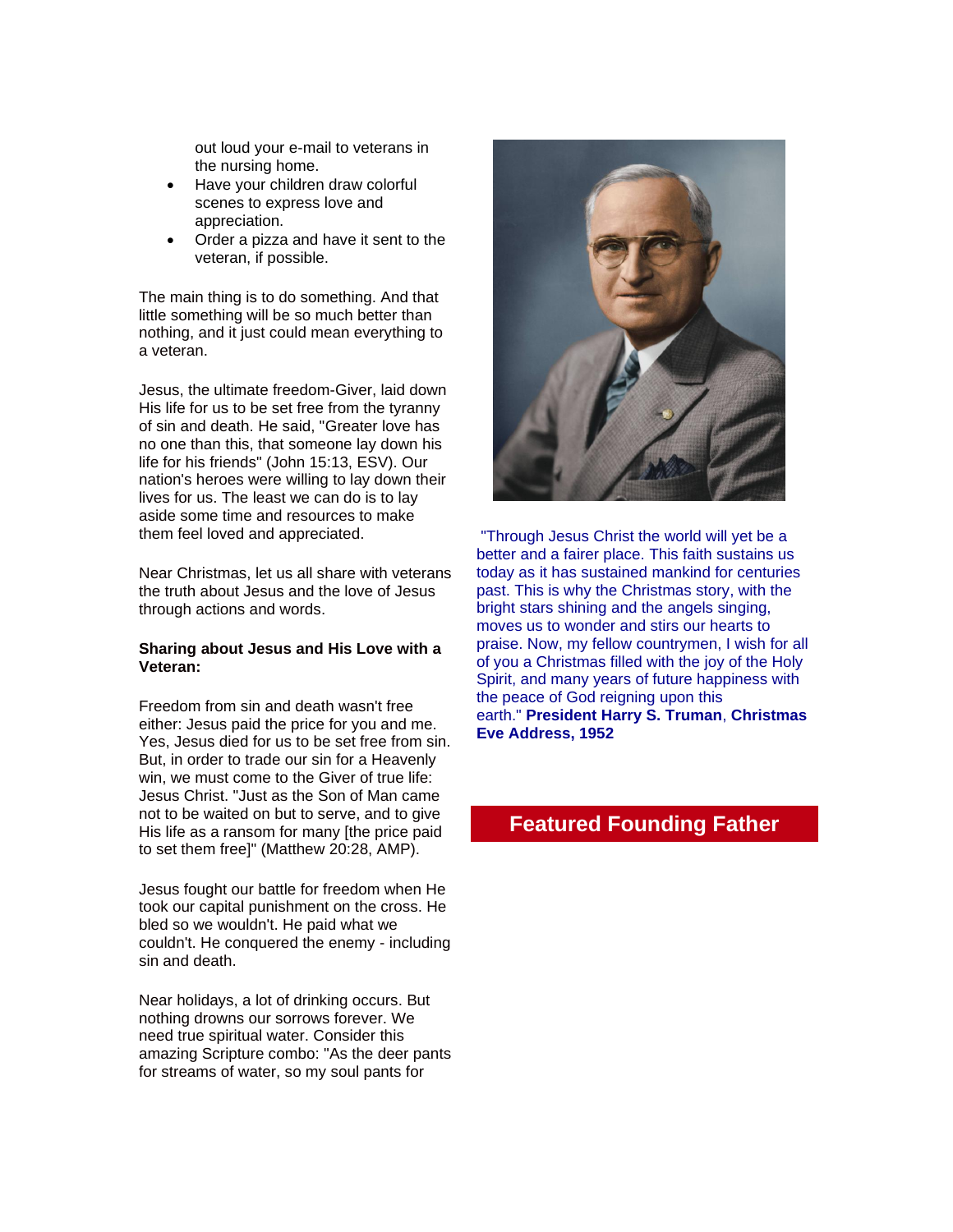you, O God" (Ps. 42:1). Jesus quenches the thirst: "But whoever takes a drink of the water that I will give him shall never, no never, be thirsty any more. But the water that I will give him shall become a spring of water welling up (flowing, bubbling) [continually] within him unto (into, for) eternal life" (John 4:14, AMP).

At Christmastime, we often ignore whom we should most adore: Jesus. Will you personally invite Jesus into your heart today? Will you receive His gift of eternal life and turn from trying to do things your way?

His battle-scarred hands reach out to you now. His beautiful, loving heart invites you to know true love and life in Him. Will you open your heart to His? Will you ignore or adore Him today? Remember: Jesus alone holds the power to set you free. "So if the Son liberates you [makes you free men], then you are really and unquestionably free." (John 8:36, AMP).

-Stacie Ruth Stoelting, Cofounder of UnitetheUSA.org and PrayingPals.org

P.S. If you want to learn more about receiving Jesus as your ultimate freedomgiving Savior and Lord, click here: http://prayingpals.org/knowgod.html

## **Christmas Recipes From Former First Ladies**

## **Christmas Resources**

**Here's a List of Wonderful American Christmas Books, Music, and Movies:**



**Jonathan Dayton (October 16, 1760 - October 9, 1824)** was a politician from New Jersey and the youngest person to sign the United States Constitution. He was a member of the U.S. House of Representatives where he served as the fourth Speaker of the U.S. House of Representatives. Dayton also served in the U.S. Senate.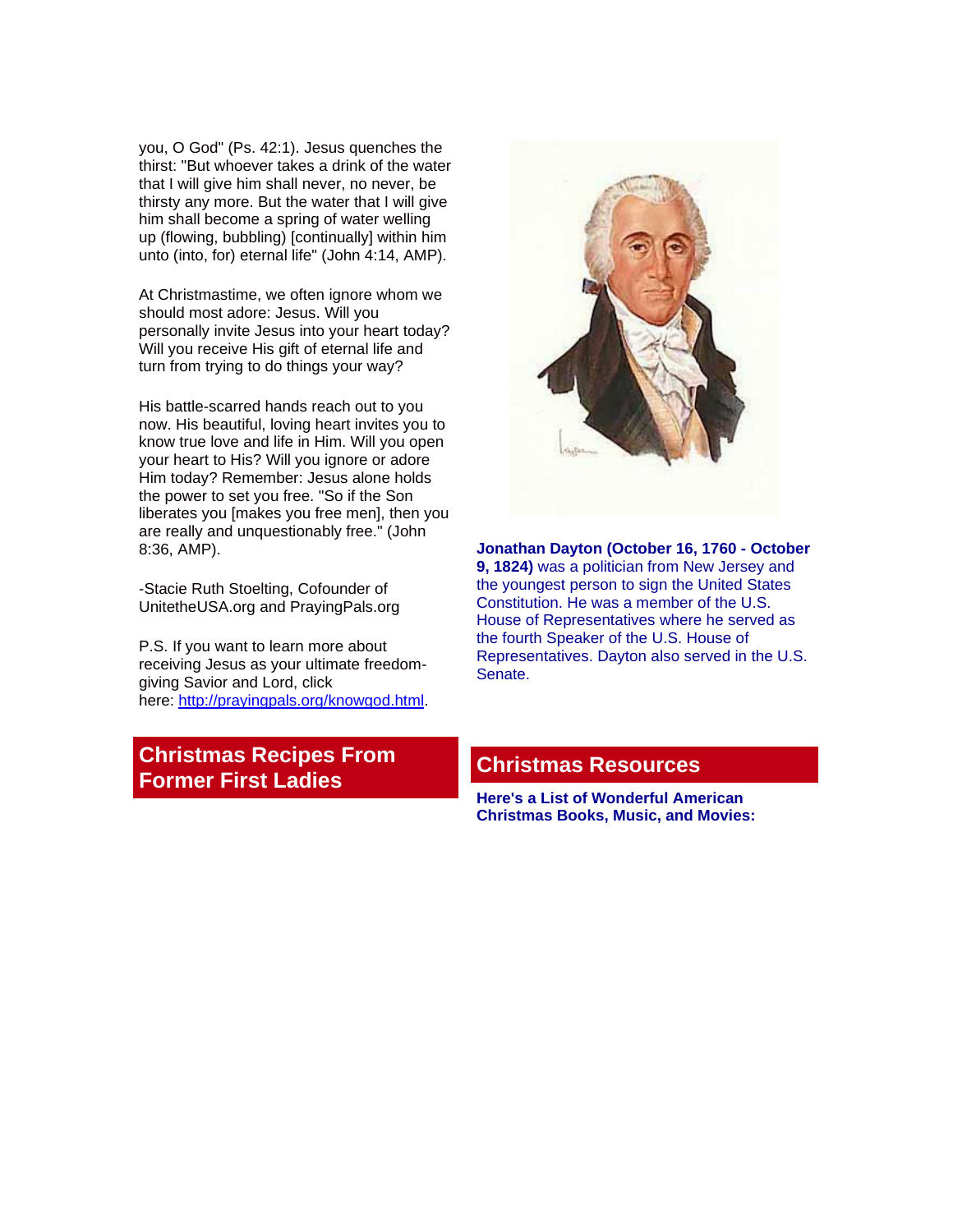**Mamie** 



#### **Eisenhower's Fudge Recipe**

#### **Ingredients**

1 tablespoon plus 1/2 cup butter, divided 3 milk chocolate candy bars (two 7 ounces, one 1.55 ounces), broken into pieces 4 cups (24 ounces) semisweet chocolate chips

1 jar (7 ounces) marshmallow creme

1 can (12 ounces) evaporated milk

4-1/2 cups sugar 2 cups chopped walnuts

#### **Directions**

1. Line a 13-in. x 9-in. pan with foil and butter the foil with 1 tablespoon butter; set aside. In a large heat-proof bowl, combine the candy bars, chocolate chips and marshmallow creme; set aside.

2. In a large heavy saucepan over mediumlow heat, combine the milk, sugar and remaining butter. Bring to a boil, stirring constantly. Boil and stir for 4-1/2 minutes. Pour over chocolate mixture; stir until chocolate is melted and mixture is smooth and creamy. Stir in walnuts. Pour into prepared pan. Cover and refrigerate until firm.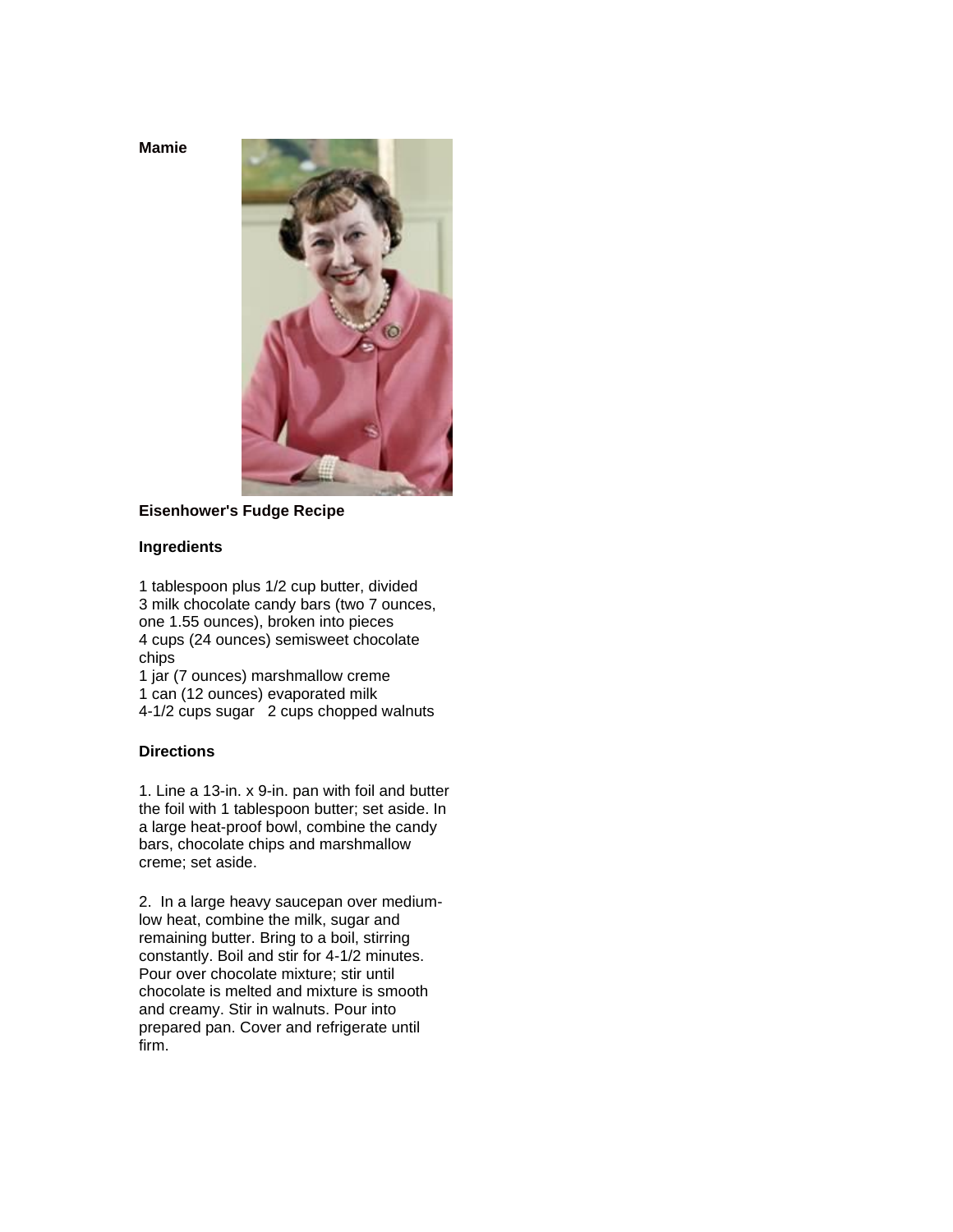3. Using foil, lift fudge out of pan; cut into 1 in. squares. Store in an airtight container in the refrigerator. Yield: about 6 pounds.

**1. A Christmas Gift by Katl** 



**Jacqueline Kennedy's Creme Brulee**

#### **Ingredients**

3 cups heavy cream 1 -inch piece vanilla bean 6 tablespoons sugar 4 egg yolks 2 eggs

#### **Directions**

In upper part of double boiler, heat 3 cups of heavy cream with the vanilla bean. In a bowl, beat 6 tablespoons of sugar with the egg yolks and eggs until light and creamy. Take out the vanilla bean, and stir the warm cream into the yolks very carefully and slowly. Return the mixture to the double boiler, over boiling water. Stir constantly until the custard coats the spoon. Then put into a glass serving dish and place it in the refrigerator to

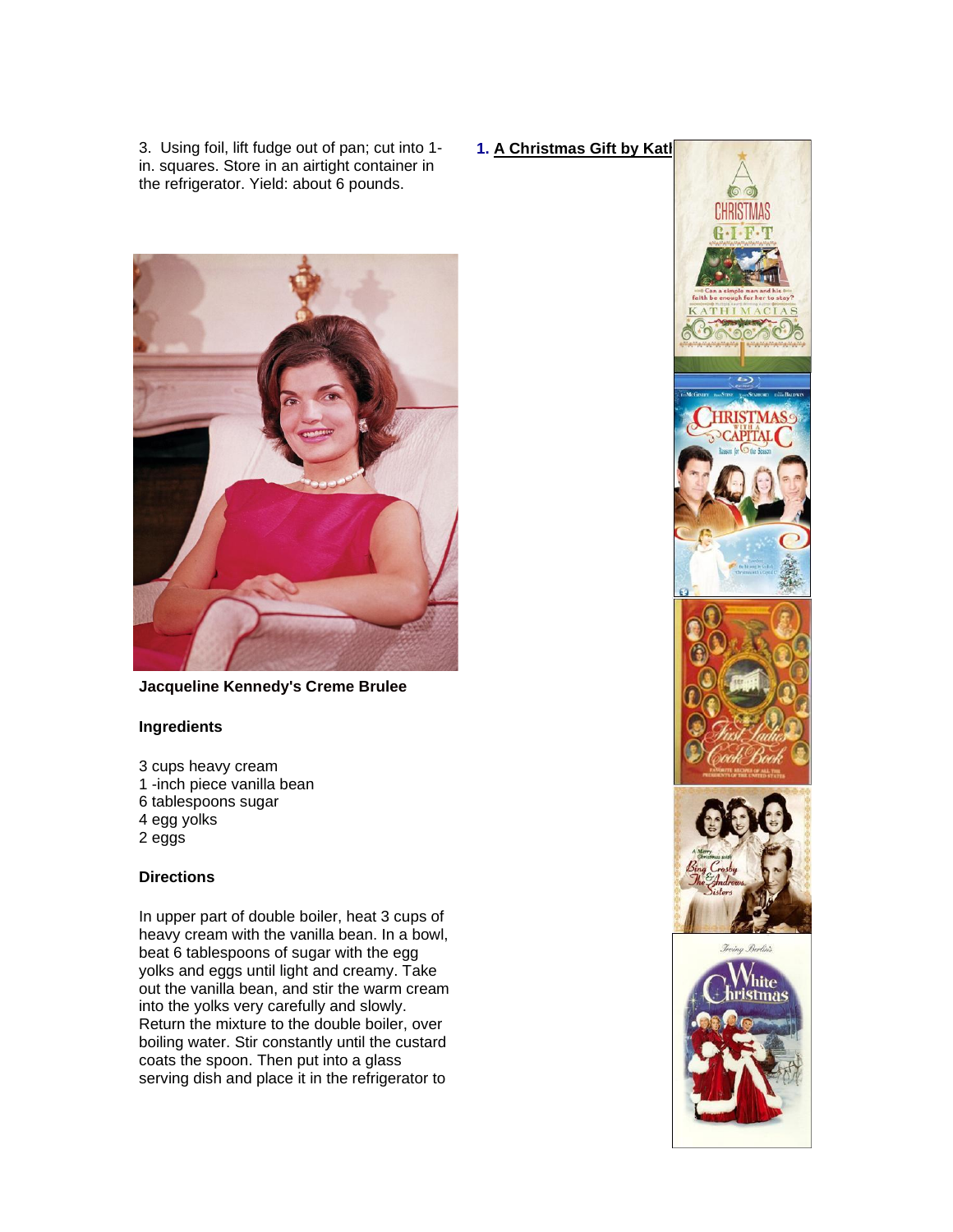set. When ready to serve, cover the top of the custard completely with brown sugar, using 1/2 cup or more. Place the dish on a bowl of crushed ice and place custard under broiler flame until sugar melts and caramelizes. Keep watching it, for the sugar will burn. Serve immediately. Yield: 6 servings.



**Martha Washington's Great Cake**

#### **Cake Ingredients:**

1 1/2 cups currants 1/3 cup chopped candied orange peel 1/3 cup chopped candied lemon peel 1/3 cup chopped candied citron 3/4 cup Madeira, divided 1/4 cup French brandy 3 cups all-purpose flour, sifted 1/2 cup slivered almonds 1/2 teaspoons ground nutmeg 1/2 teaspoons ground mace 3/4 cup unsalted butter, softened 1 1/2 cups sugar

wonderful new Christmas book by our friend Kathi Macias. "Chiapas, Mexico, had proven to be the distraction and escape Julie needed. As a teacher, she had longed to travel and instruct abroad. Now, she was teaching and falling in love with her students. But what she didn't expect happened in the short days leading up to Christmas. She didn't know that her freedom would depend on Ramon, the local pastor. She didn't anticipate the emotions this man of God would stir deep in her spirit. This Christmas Eve service would be unlike any other she had ever experienced. Would this simple man and his faith be enough to cause her to stay when she had every reason to leave?"

**2. [Christmas With A Capital C:](http://www.amazon.com/Christmas-Capital-C-Ted-McGinley/dp/B005BRFN8Q/ref=sr_1_1?s=movies-tv&ie=UTF8&qid=1419350095&sr=1-1&keywords=christmas+with+a+capital+c)** This is an excellent movie starring Nancy Stafford that is a must for your Christmas movie collection.

**3. [First Ladies Cookbook: Favorite Recipes](http://www.amazon.com/First-Ladies-Cookbook-Favorite-Presidents/dp/0939456036/ref=sr_1_1?ie=UTF8&qid=1419350054&sr=8-1&keywords=First+Ladies+Cookbook%3A+Favorite+Recipes+of+all+the+Presidents+of+the+United+States)  [of all the Presidents of the United](http://www.amazon.com/First-Ladies-Cookbook-Favorite-Presidents/dp/0939456036/ref=sr_1_1?ie=UTF8&qid=1419350054&sr=8-1&keywords=First+Ladies+Cookbook%3A+Favorite+Recipes+of+all+the+Presidents+of+the+United+States)  [States:](http://www.amazon.com/First-Ladies-Cookbook-Favorite-Presidents/dp/0939456036/ref=sr_1_1?ie=UTF8&qid=1419350054&sr=8-1&keywords=First+Ladies+Cookbook%3A+Favorite+Recipes+of+all+the+Presidents+of+the+United+States)** Enjoy recipes from former First Ladies. from their kitchens to yours.

**4. [A Merry Christmas with Bing Crosby & The](http://www.amazon.com/Merry-Christmas-Crosby-Andrews-Sisters/dp/B00004ZEJ1/ref=sr_1_1_twi_1?ie=UTF8&qid=1419349562&sr=8-1&keywords=A+Merry+Christmas+with+Bing+Crosby+%26+The+Andrews+Sisters)  [Andrews Sisters:](http://www.amazon.com/Merry-Christmas-Crosby-Andrews-Sisters/dp/B00004ZEJ1/ref=sr_1_1_twi_1?ie=UTF8&qid=1419349562&sr=8-1&keywords=A+Merry+Christmas+with+Bing+Crosby+%26+The+Andrews+Sisters)** It just wouldn't seem like Christmas without music from one of American's favorite singers, Bing Crosby complete with the Andrews Sisters.

**5. [White Christmas:](http://www.amazon.com/White-Christmas-Diamond-Anniversary-Crosby/dp/B00MMPB6R2/ref=tmm_dvd_title_0?_encoding=UTF8&sr=8-1&qid=1419350178)** This year is the 60<sup>th</sup> anniversary of the movie White Christmas, a holiday favorite for generations. Starring Bing Crosby, Rosemary Clooney, Danny Kaye, and Vera-Ellen, this movie will make your Christmas a little happier and brighter.

*In God We Still Trust* **A CD by Stacie and Carrie Stoelting**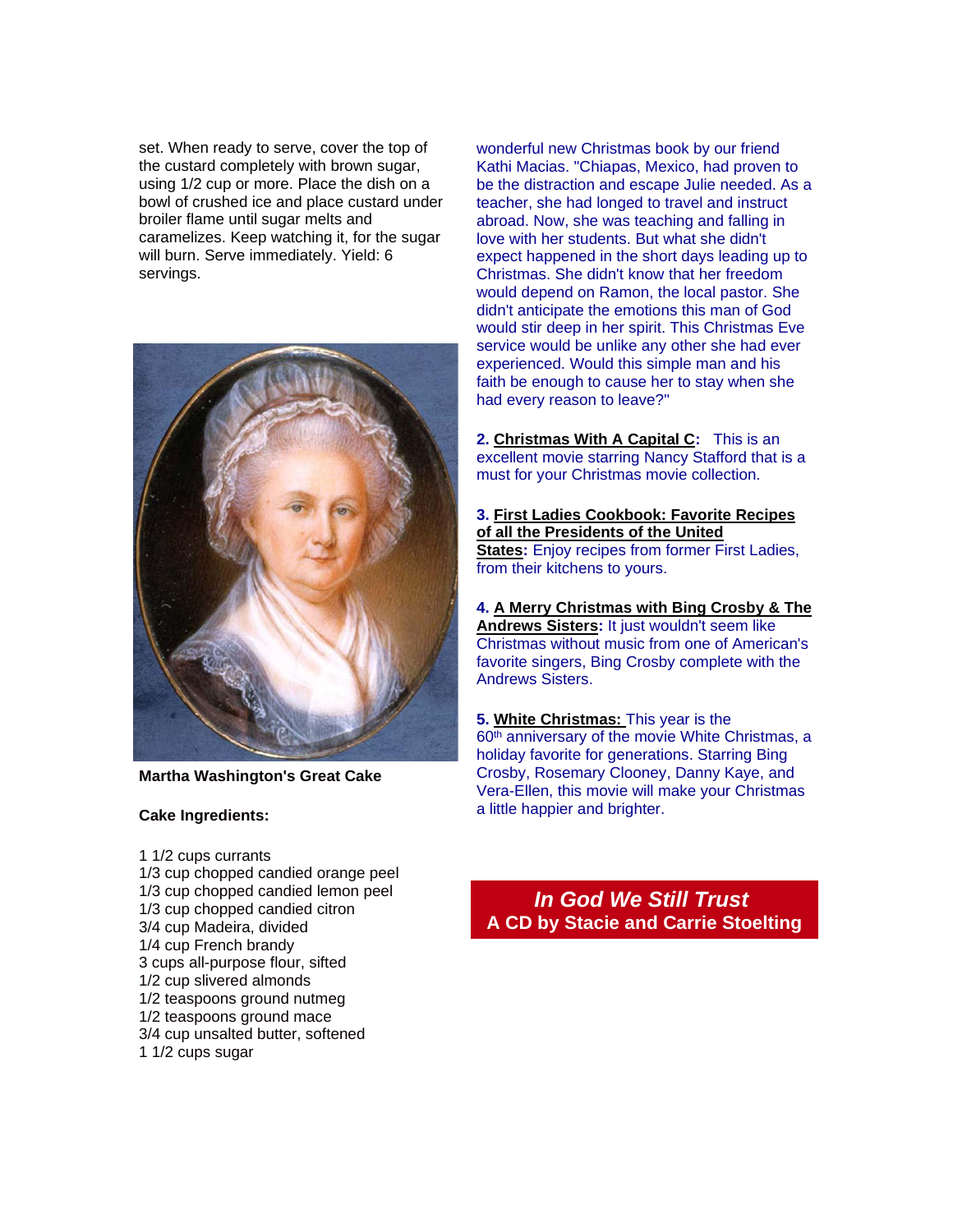3 large eggs, separated Sugar Icing (recipe follows) (optional)

#### **Sugar Icing Ingredients:**

3 large egg whites at room temperature 1 1/2 cups sugar

2 tablespoons rose water or orange-flower water

In the bowl of an electric mixer, start beating the egg whites on low speed, gradually adding 2 tablespoons of the sugar. After about 3 minutes, or when they just begin to form soft peaks, increase the speed to high and continue adding the sugar, 2 tablespoons at a time, beating until all the sugar is incorporated and the egg whites form soft peaks.

Add the rose water, and continue beating to form stiff peaks. Use immediately to ice the cake.

#### **Cake Directions:**

1. Combine the currants, orange and lemon peels, and citron in a large bowl. Add 1/2 cup of the Madeira, and stir to combine. Cover with plastic wrap, and set aside for at least 3 hours, or as long as overnight. Stir the remainder of the Madeira together with the brandy, cover, and set aside.

2. When ready to bake the cake, preheat the oven to 325°F. Grease and flour a 10-inch tube pan.

3. Drain the fruits in a large strainer set over a bowl, stirring occasionally to extract as much of the Madeira as possible. Add the strained Madeira to the set-aside Madeira and brandy.

4. Combine 1/4 cup of the flour with the fruit, and mix well. Add the almonds, and set aside. Sift the remaining flour with the nutmeg and mace.

5. In the bowl of an electric mixer, cream the butter until it is light. Add the sugar, 1/2 cup at a time, beating for several minutes after adding each ingredient. Whisk the egg yolks



Per request from veterans who love patriotic and inspiring music sung by Stacie and Carrie, [In](http://unitetheusa.org/id56.html)  [God We Still Trust](http://unitetheusa.org/id56.html) was recorded. From the National Anthem to "God Bless America" you will be inspired and uplifted about our God-given freedoms. All proceeds go to Unite the USA. Help promote faith and freedom in America. Your support is important and appreciated. Buy [or download a copy today.G](http://unitetheusa.org/id56.html)od bless you as you celebrate the red, white, and blue!

## **American's Guidebook**

*Unite the USA: Discover the ABCs of Patriotism* is a book by **Stacie Ruth and Carrie Beth Stoelting**. It's a book that empowers patriots to make a big difference in the land we love. With 100+ ways to make a positive difference in America, *Unite the USA* is a must-have tool for patriots. *Unite the USA* will



inspire and educate Americans to defend faith and freedom. (Important Note: All proceeds go to fund the mission of UnitetheUSA.org.) [Order it](http://unitetheusa.org/id56.html)  [here today!](http://unitetheusa.org/id56.html)

## **Booking Info**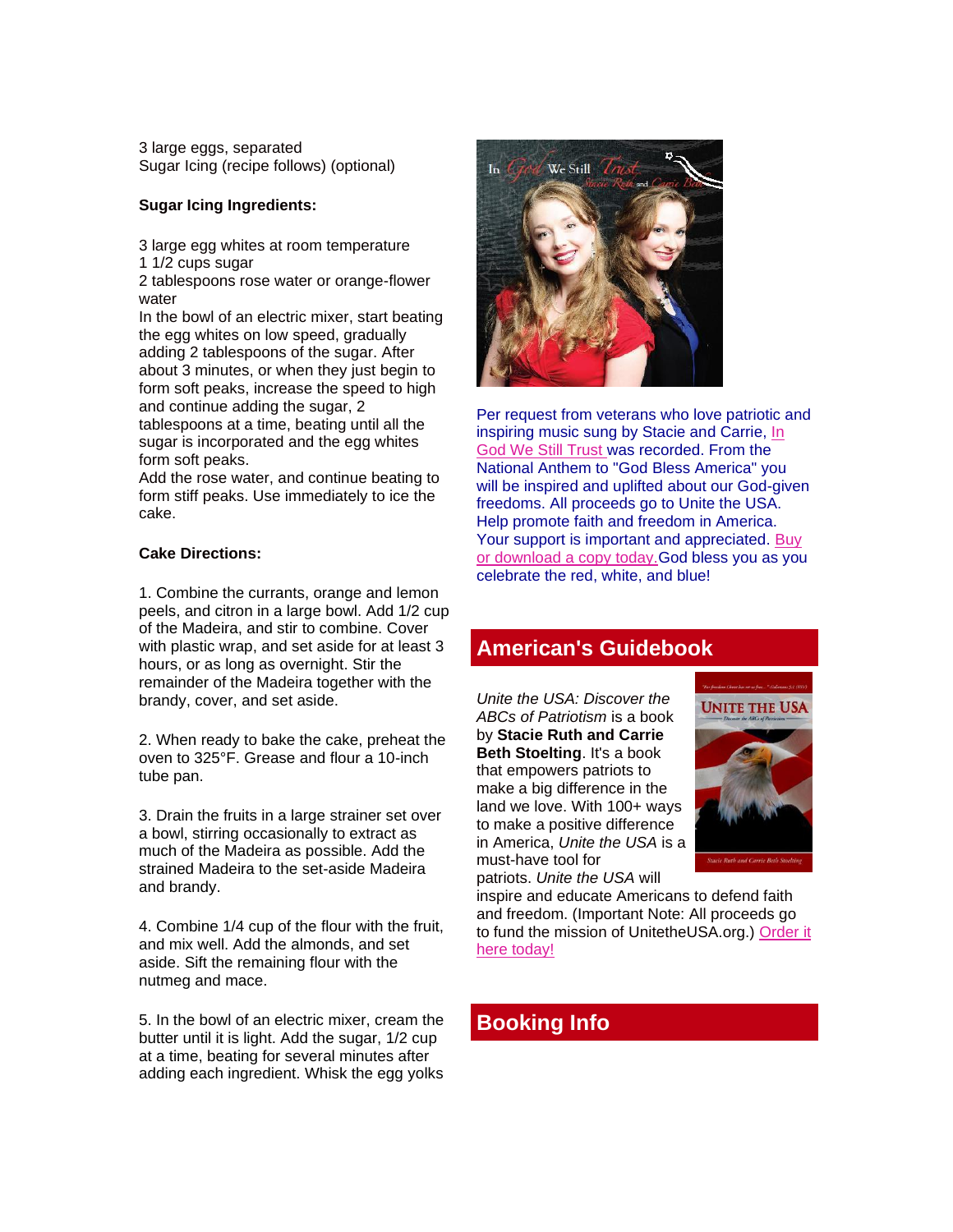until they are light and smooth, and add them to the butter and sugar. Continue to beat for several minutes, until the mixture is light and fluffy.

6. Alternately add the spiced flour, 1/2 cup at a time, and the Madeira and brandy, beating until smooth.

7. In a separate bowl, beat the egg whites to form stiff peaks. By hand, gently fold them into the batter, combining lightly until well blended. By hand, fold in the fruit in thirds, mixing until well combined.

8. Pour the batter into the prepared pan, smoothing the top with an offset spatula or the back of a spoon. Bake for about 1 1/2 hours, or until a wooden skewer inserted in the center comes out clean. Set the cake on a wire rack to cool in the pan for 20 minutes. If serving the cake plain, turn it out of the pan to cool completely. If finishing it with icing, turn the warm cake out of the pan onto a baking sheet, and proceed with the icing.

9. To ice the cake, spread Sugar Icing generously onto the surface, piling it high and swirling it around the top and sides. Set in the turned-off warm oven and let sit for at least 3 hours, or until the cake is cool and the icing has hardened. The icing will crumble when the cake is sliced.

#### **Sugar Icing Directions**

- 1. In the bowl of an electric mixer, start beating the egg whites on low speed, gradually adding 2 tablespoons of the sugar. After about 3 minutes, or when they just begin to form soft peaks, increase the speed to high and continue adding the sugar, 2 tablespoons at a time, beating until all the sugar is incorporated and the egg whites form soft peaks.
- 2. Add the rose water, and continue beating to form stiff peaks. Use immediately to ice the cake.



Celebrate the true spirit of America with Carrie Beth and Stacie Ruth. Book Stacie and Carrie for concert or conference! Email [info@unitetheusa.org](mailto:info@unitetheusa.org) for more information.

## **In God We Still Trust Video**

#### In God We Still Trust

Our country needs to turn to Jesus. Listen to "In God We Still Trust" for inspiration to keep "fighting the good fight". For hope and encouragement, listen to Stacie Ruth and Carrie Beth sing "In God We Still Trust".



#### **Laura Bush's Cowboy Cookies**

**Ingredients:**

- 3 cups all-purpose flour
- 1 tablespoon baking powder
- 1 tablespoon baking soda
- 1 tablespoon ground cinnamon

1 teaspoon salt